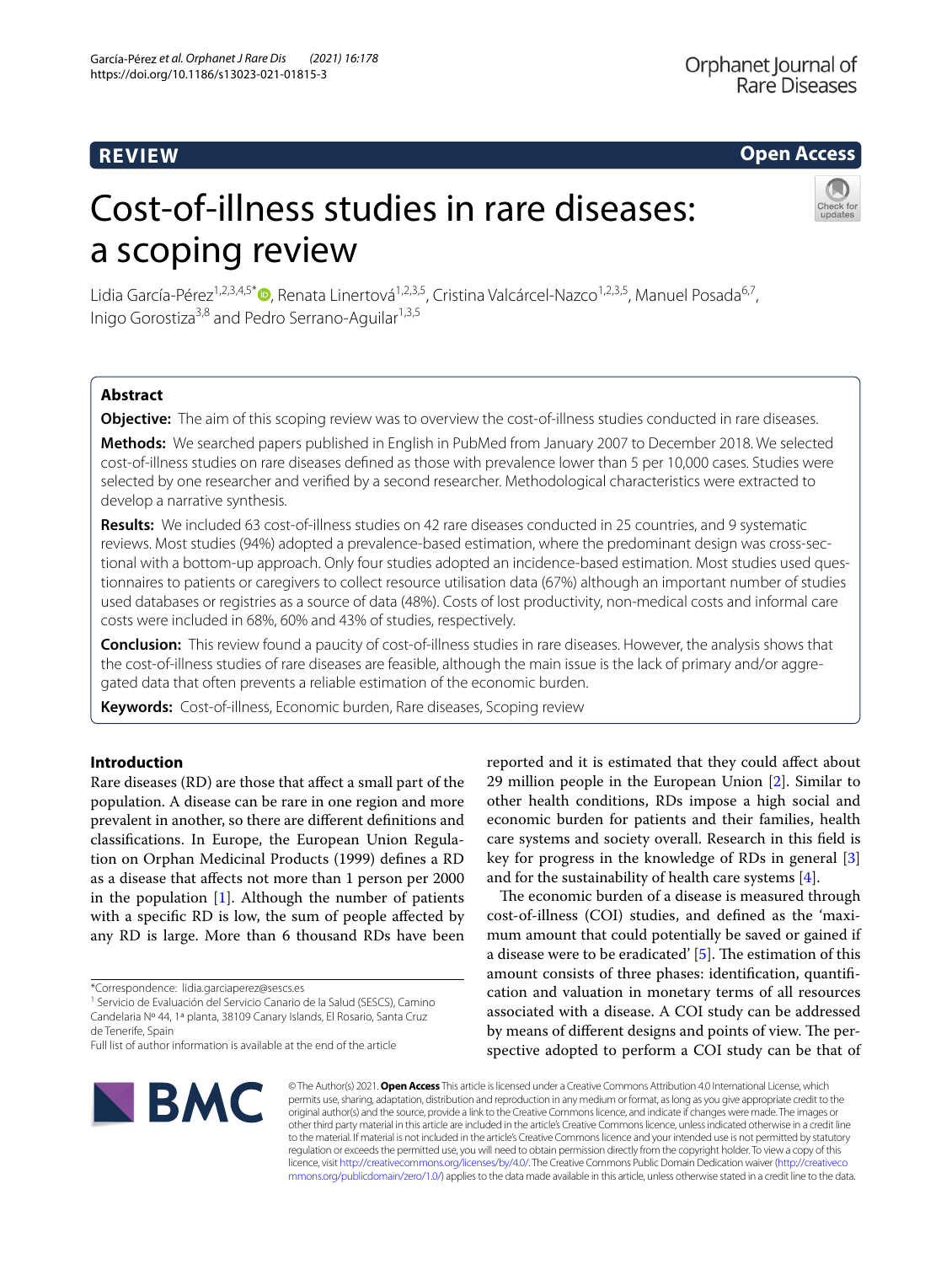society, government, healthcare system, third party payer, employers or families. The type of perspective implies the inclusion of diferent types of costs which can be classifed into three main categories: direct medical costs, direct non-medical costs and costs due to productivity losses (also called indirect costs).

COI studies can use either prevalence-based or incidence-based estimations and their design is usually a mathematical model or a cross-sectional study, either prospective or retrospective. Moreover, there are diferent approaches to quantify resources and calculate costs: a top-down approach, a bottom-up approach or a mixed approach. The selection of the characteristics of the COI study depends on the objective, disease and practical reasons, such as the available time and resources to conduct the study, as some designs are costlier than others.

COI studies enable comparison between countries and between diseases [[6\]](#page-8-3) so it is useful to learn about the relative burden of a RD in comparison to other RDs or nonrare diseases. Continuous or periodic monitoring of the COI would enable ascertaining the evolution of the burden for a country over time and, consequently, the efect of policies and new medical developments. In fact, COI studies can be a tool to prioritize diseases, their prevention and treatment, or to implement other non-healthcare policies, such as benefts for patients and families/ caregivers. In this regard, COI studies are one of the methods that meets the third goal of the International Rare Diseases Research Consortium ([www.irdirc.org](http://www.irdirc.org)), that is, methods to assess the impact of diagnoses and therapies on RDs and, consequently, they must be part of the research agenda in the feld of RDs.

Despite the relevance of this type of studies and the value of their results, a lack of COI studies focused on RDs is commonly acknowledged [\[7](#page-8-4)]. With the objective of depicting the state-of-the-art and the methodological characteristics of the COI in RDs, a scoping review of published literature was conducted and its results discussed following a systematic approach to research and report [\[8\]](#page-8-5).

### **Methods**

#### **Eligibility criteria**

We selected COI studies of RDs where the diseases had a reported prevalence lower than 5 per 10,000 cases according to the Orphanet database ([www.orpha.net](http://www.orpha.net)) or the most recent Orphanet's report [\[9](#page-8-6)], independently of the country where the research was conducted. To be consistent with the defnition of COI, we included studies that at least estimated medical costs (even when the perspective was limited: only hospital perspective or only

patient perspectives); consequently we excluded those studies that only estimated the cost of lost productivity. We also included systematic reviews of COI studies of RDs. We excluded case reports, conferences proceedings, and partial or complete economic evaluations of technologies; we also excluded studies on rare cancers, infectious diseases, comorbidities and/or adverse events.

## **Information sources**

An initial search was conducted in April 2017; the defnitive search was conducted in PubMed in January 2020 and included references published in English from January 2007 to December 2018. Editorials, letters and references without abstracts were excluded. Given the variety of RDs and the non-sensitiveness of the MeSH for RDs for our purpose, we conducted a search strategy where only cost-related terms were used, that is, without disease-related terms. To increase the specifcity of our results, we searched for studies already indexed with the 'cost-of-illness' MeSH (see Table [1\)](#page-1-0).

# **Selection of sources of evidence, data charting process and synthesis of results**

One researcher (economist) screened the titles and abstracts. A second researcher (economist or physician) verifed the selection, and disagreements were resolved by consensus. Characteristics of the selected studies were extracted, that is, country, disease or group of diseases, sample size, design, prevalence or incidence-based estimation, bottom-up or top-down approach, sources of patients and data, time horizon and discount, perspective and costs included, method for the estimation of productivity costs. Given the purpose of this review, we did not extract cost estimates nor did we assess the quality of the studies. We present a narrative synthesis.

# **Results**

## **Selection of sources of evidence**

The search identified 3222 references. After conducting an initial screening of titles and abstracts, 3107 were excluded. Given the non-specifc search strategy, most excluded references during this phase focused on nonrare disease. Consequently, 115 full-text articles were

<span id="page-1-0"></span>**Table 1** Search strategy in PubMed

((((cost[Title] OR costs[Title] OR ((socioeconomic[Title] OR economic[Title]) AND burden[Title]) OR "cost of illness"[Title]))) AND ("cost of illness"[MeSH])) NOT (("editorial"[Publication Type] OR "letter"[Publication Type])) Filters: Abstract; Publication date from 2007/01/01 to 2018/12/31; Humans; English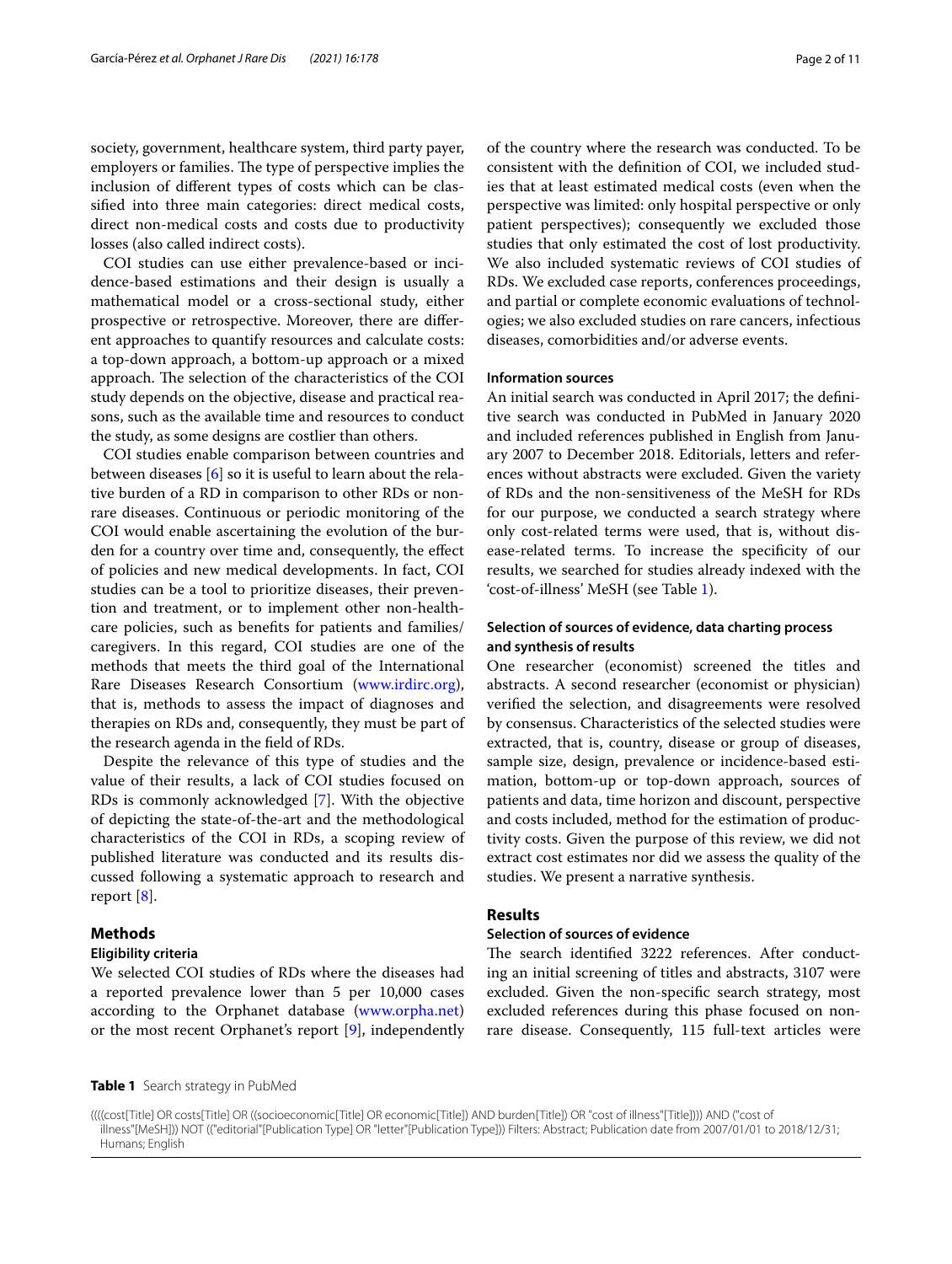retrieved and assessed for eligibility. Forty four out of 115 references were excluded due to several reasons (see Fig. [1](#page-2-0)). The remaining 71 articles were selected for inclusion in this scoping review, 63 COI studies [\[10](#page-8-7)[–72\]](#page-9-0) and 9 systematic reviews [\[7](#page-8-4), [30](#page-8-8), [73](#page-9-1)[–79](#page-9-2)] (one of the articles included a COI study and a systematic review [[30\]](#page-8-8)).

# **Characteristics of sources of evidence and synthesis of results**

Table [2](#page-3-0) shows the 63 included studies covering 42 RDs. Ten diseases were studied in more than one study (amyotrophic lateral sclerosis (ALS), haemophilia, Duchenne muscular dystrophy, cystic fbrosis, chronic infammatory demyelinating polyradiculoneuropathy, idiopathic pulmonary fbrosis, juvenile idiopathic arthritis (JIA), Prader-Willi syndrome, systemic sclerosis, tuberous sclerosis complex); another 32 diseases were subject of only one study.

Table [3](#page-4-0) shows the characteristics of the COI studies (see Additional file [1](#page-7-2) for more detailed characteristics). The studies retrieved were conducted in 25 countries: USA (19) and Canada (4) in America; in Europe: Germany  $(14)$ , Spain  $(14)$ , The United Kingdom  $(14)$ , Italy (12), Sweden (12), France (11), Hungary (8), Bulgaria (7), The Netherlands (2), and another 11 countries with only



one paper (Belgium, Czech Republic, Denmark, Finland, Greece, Ireland, Norway, Poland); two studies were conducted in Australia and one in other 5 Asian countries: India, Iran, Korea, Taiwan and Turkey. The high number of studies in some European countries is due to the BURQOL-RD Study [[80](#page-9-3)], which tackled the estimated burden of 10 RDs (cystic fbrosis, Duchenne muscular dystrophy, epidermolysis bullosa, fragile X syndrome, haemophilia, histiocytosis, JIA, mucopolysaccharidosis, Prader-Willi syndrome, and scleroderma) in Europe in 8 countries (Bulgaria, France, Germany, Hungary, Italy, Spain, Sweden, UK). Sample sizes ranged from as few as nine patients with multifocal motor neuropathy [\[42](#page-8-9)], 18 patients with Niemann-Pick disease type C [\[25](#page-8-10)] or 19 patients with lysosomal acid lipase defciency [[20\]](#page-8-11), to larger samples, as 7855 patients with idiopathic pulmonary fbrosis [\[72](#page-9-0)], 7119 patients with sarcoidosis [\[52](#page-9-4)], or 6406 patients with pemphigus  $[23]$  $[23]$ . The studies with largest samples were conducted in the USA. Most diseases (78%) had a prevalence of 1–9 per 100,000 subjects.

Most studies (N=59; 94%) adopted a prevalencebased estimation, where the predominant design was a retrospective cross-sectional design (40 studies). Nine studies followed a cohort design where 4 reported costs for several periods [[20](#page-8-11), [32](#page-8-13), [36,](#page-8-14) [57\]](#page-9-5) and 5 collected data along a period of time but only reporting the average cost per year [\[24,](#page-8-15) [46](#page-9-6), [66](#page-9-7), [68,](#page-9-8) [69\]](#page-9-9). In another 7 cohort studies patients with the disease where compared with a control cohort of subjects without the disease [[13,](#page-8-16) [23](#page-8-12), [29,](#page-8-17) [52](#page-9-4), [56,](#page-9-10) [61](#page-9-11), [72](#page-9-0)]. A cost study nested in a clinical trial [[47\]](#page-9-12) and two mathematical models [[15,](#page-8-18) [53](#page-9-13)] were also included. All prevalence-based studies, except the mathematical models, adopted a bottom-up approach.

Only four studies (6%) adopted an incidence-based estimation approach with a patient's lifetime horizon; all four discounted future costs to estimate the current value of costs. One of them had a longitudinal design reporting monthly costs in patients with ALS  $[12]$  $[12]$ . The other three studies developed mathematical models to estimate the lifetime cost of cystic fbrosis [[63\]](#page-9-14), haemophilia [[21](#page-8-20)] and Guillain-Barré syndrome [\[17](#page-8-21)]. The last two studies adopted a mixed approach using individual data from administrative databases and aggregated data from statistics and literature [[17](#page-8-21), [21](#page-8-20)]. Both were able to populate the cost to estimate the national cost for the whole country. No studies using a pure top-down approach were identifed.

<span id="page-2-0"></span>The strategies to identify and access the patients were varied; eleven studies used more than one recruitment procedure. The studies recruited patients through patients' organisations (29%), in hospitals and other centres (38%), or through access to databases or patient registries (51%). Some studies specifcally recruited patients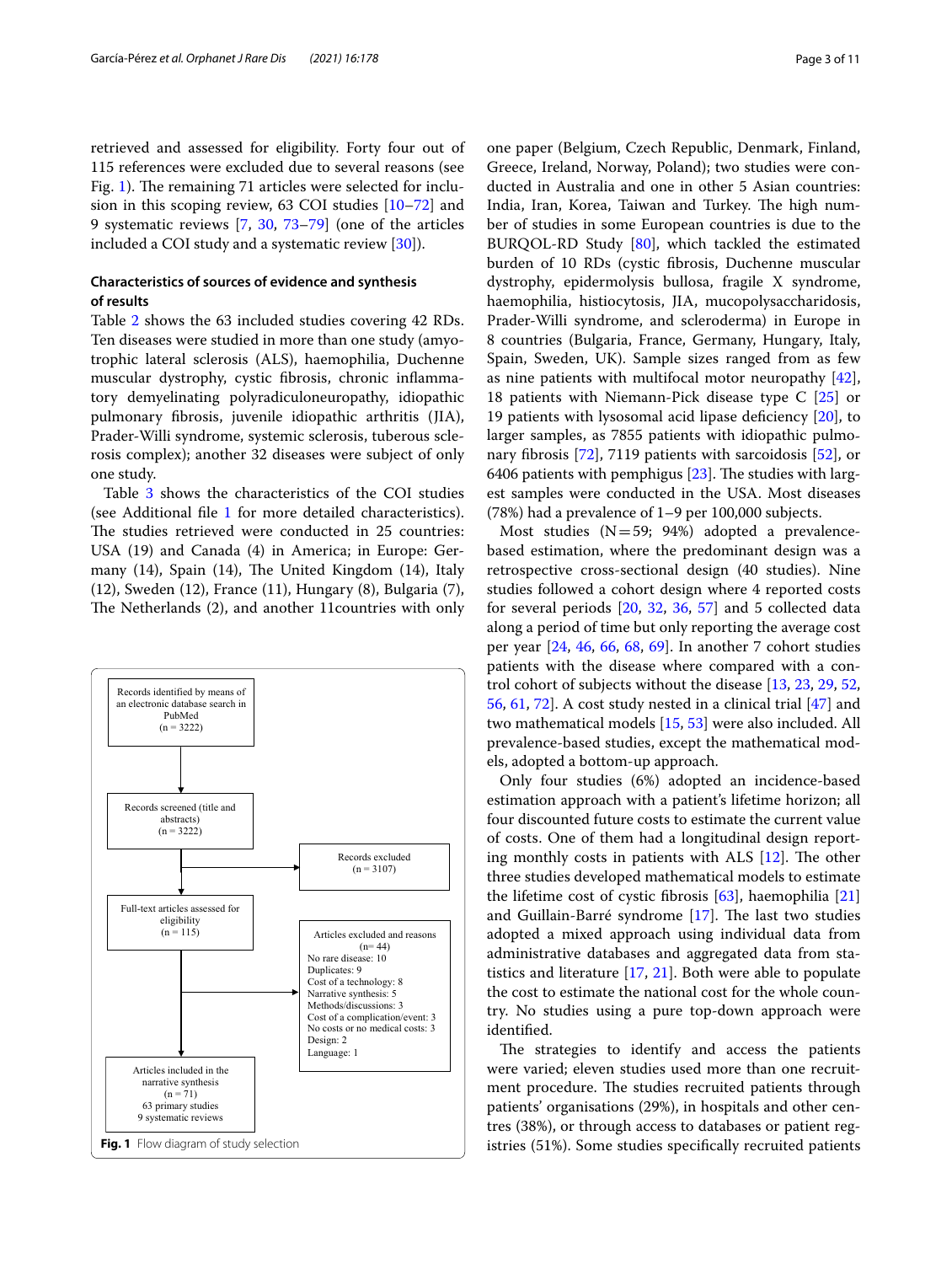# <span id="page-3-0"></span>**Table 2** Included cost-of-illness studies per disease

| Disease or group of diseases                                             | Prevalence             | Number of<br>studies | References                       |
|--------------------------------------------------------------------------|------------------------|----------------------|----------------------------------|
| Amyotrophic lateral sclerosis (ALS)                                      | 1-9/100,000            | 8                    | [11, 12, 19, 24, 34, 41, 48, 62] |
| Haemophilia                                                              | 1-9/100,000            | 7                    | [21, 28, 44, 49, 51, 66, 69]     |
| Duchenne muscular dystrophy                                              | 1-9/100,000            | 5                    | [34, 54, 55, 60, 61]             |
| Cystic fibrosis                                                          | 1-9/100,000            | 4                    | [30, 46, 63, 71]                 |
| Chronic inflammatory demyelinating polyradiculoneuropathy                | 1-9/100,000            | 3                    | [13, 42, 43]                     |
| Idiopathic pulmonary fibrosis                                            | $1 - 5/10,000$         | 2                    | [68, 72]                         |
| Juvenile idiopathic arthritis (JIA)                                      | 1-9/100,000            | 2                    | [31, 45]                         |
| Prader-Willi syndrome                                                    | 1-9/100,000            | 2                    | [37, 56]                         |
| Systemic sclerosis                                                       | $1 - 5/10,000$         | 2                    | [22, 38]                         |
| Tuberous sclerosis complex                                               | $1 - 5/10,000$         | 2                    | [29, 58]                         |
| Achalasia (Idiopathic achalasia)                                         | 1-9/100,000            | 1                    | $[47]$                           |
| Acromegaly                                                               | 1-9/100,000            | 1                    | $[35]$                           |
| Autosomal dominant polycystic kidney disease                             | $1 - 5/10,000$         | 1                    | $[16]$                           |
| Becker muscular dystrophy                                                | 1-9/100,000            | 1                    | $[54]$                           |
| Behçet's syndrome                                                        | 1-9/100,000            | 1                    | $[59]$                           |
| Common variable immunodeficiency                                         | 1-9/100,000            | 1                    | $[53]$                           |
| Congenital hyperinsulinism                                               | 1-9/100,000            | 1                    | $[15]$                           |
| Cushing disease                                                          | 1-9/100,000            | 1                    | $[33]$                           |
| Dermatomyositis                                                          | 1-9/100,000            | 1                    | $[32]$                           |
| Dravet syndrome                                                          | 1-9/100,000            | 1                    | [64]                             |
| Epidermolysis bullosa                                                    | 1-9/100,000            | 1                    | $[10]$                           |
| Fragile x syndrome                                                       | $1 - 5/10,000$         | 1                    | $[70]$                           |
| Frontotemporal degeneration                                              | $1 - 5/10,000$         | 1                    | $[18]$                           |
| Guillain-Barré syndrome                                                  | 1-9/100,000            | 1                    | $[17]$                           |
| Hereditary angioedema                                                    | 1-9/100,000            | 1                    | [65]                             |
| Histiocytosis                                                            | 1-9/100,000            | 1                    | $[27]$                           |
| Lysosomal acid lipase deficiency, Cholesteryl ester storage disease type | 1-9/100,000            | 1                    | $[20]$                           |
| Mucopolysaccharidosis                                                    | Depends on the type*   | 1                    | $[50]$                           |
| Multifocal motor neuropathy                                              | 1-9/100,000            | 1                    | $[42]$                           |
| Multiple system atrophy                                                  | 1-9/100,000            | 1                    | [67]                             |
| Myotonic dystrophy                                                       | 1-9/100,000            | 1                    | $[34]$                           |
| Narcolepsy-cataplexy syndrome                                            | $1 - 5/10,000$         | 1                    | $[26]$                           |
| Niemann-Pick disease type C                                              | 1-9/100,000            | 1                    | $[25]$                           |
| Paraproteinaemic demyelinating neuropathy                                | 1-9/100,000            | 1                    | $[42]$                           |
| Pemphigus                                                                | Depends on the type ** | 1                    | $[23]$                           |
| Phenylketonuria (PKU)                                                    | $1 - 5/10,000$         | 1                    | $[14]$                           |
| Primary childhood glaucoma and secondary childhood glaucoma              | $1 - 9/100,000$        | 1                    | $[36]$                           |
| Progressive supranuclear palsy                                           | 1-9/100,000            | 1                    | [67]                             |
| Pulmonary arterial hypertension                                          | 1-9/100,000            | 1                    | $[57]$                           |
| Sarcoidosis                                                              | $1 - 5/10,000$         | 1                    | $[52]$                           |
| Spinal muscular atrophy                                                  | 1-9/100,000            | 1                    | $[39]$                           |
| Spinocerebellar ataxias                                                  | $1 - 9/100,000$        | 1                    | $[40]$                           |

The sum is higher than 63 because 4 studies included more than one disease that fulflled our inclusion criteria

\* Type 1, Type 3, Type 6: 1–9/100,000; Type 2, Type 4: 1–5/10,000; Type 7:<1 per million

\*\* Superficial pemphigus: 1–9/100,000; pemphigus vulgaris: 1–5/10,000<br>\*\* Superficial pemphigus: 1–9/100,000; pemphigus vulgaris: 1–5/10,000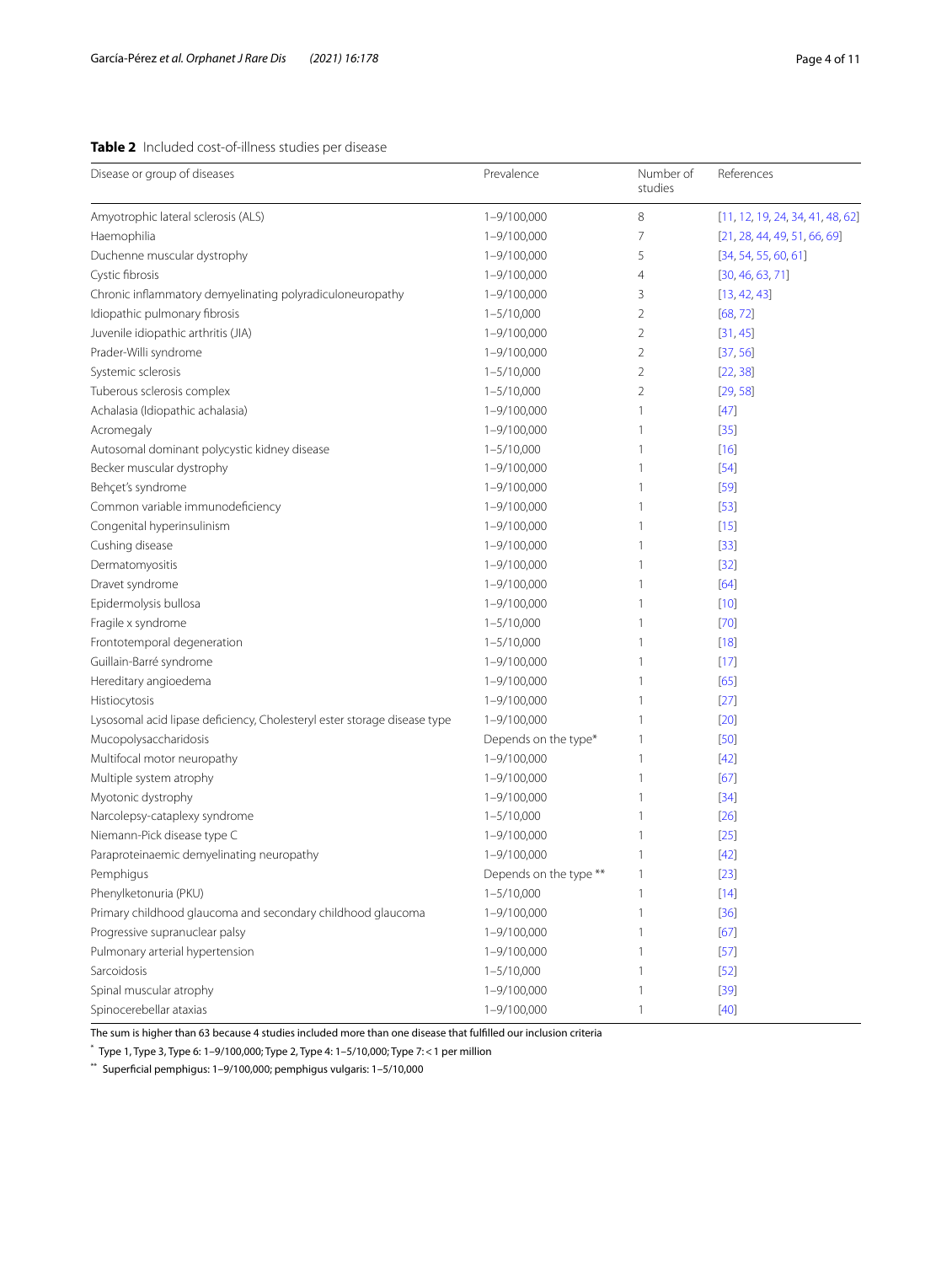<span id="page-4-0"></span>**Table 3** Characteristics of the cost-of-illness studies included in the review

| Characteristic                                       | Number of studies (%) |  |
|------------------------------------------------------|-----------------------|--|
| Prevalence or incidence-based estimation             |                       |  |
| Prevalence                                           | 59 (94%)              |  |
| Incidence                                            | 4(6%)                 |  |
| Design                                               |                       |  |
| Cross-sectional                                      | 40 (63%)              |  |
| Cohort                                               | 10 (16%)              |  |
| Cohort compared with a control cohort                | 7 (11%)               |  |
| Mathematical model                                   | 5 (8%)                |  |
| Cost study nested in a clinical trial                | 1(2%)                 |  |
| Prospective or retrospective                         |                       |  |
| Retrospective                                        | 55 (87%)              |  |
| Prospective                                          | 4(6%)                 |  |
| Source of patients                                   |                       |  |
| Registries or databases                              | 32 (51%)              |  |
| Hospital or other centres                            | 24 (38%)              |  |
| Patients' organisations                              | 18 (29%)              |  |
| Source of data                                       |                       |  |
| Questionnaires                                       | 42 (67%)              |  |
| Registries or databases                              | 30 (48%)              |  |
| Other                                                | 4(6%)                 |  |
| Bottom-up or top-down approaches                     |                       |  |
| Bottom-up                                            | 59 (94%)              |  |
| Top-down                                             | $0(0\%)$              |  |
| Mixed                                                | 4(6%)                 |  |
| Time horizon                                         |                       |  |
| A year                                               | 52 (83%)              |  |
| Lifetime                                             | 4(6%)                 |  |
| Other                                                | 11 (17%)              |  |
| Perspective                                          |                       |  |
| Societal                                             | 40 (63%)              |  |
| Third payer/health system/government                 | 17 (27%)              |  |
| Patients and families                                | 7 (11%)               |  |
| Hospital                                             | 3(5%)                 |  |
| Costs included in the analysis                       |                       |  |
| Medical costs                                        | 63 (100%)             |  |
| Non-medical costs                                    | 38 (60%)              |  |
| Lost productivity costs                              | 43 (68%)              |  |
| Informal care costs                                  | 27 (43%)              |  |
| Method for the estimation of lost productivity costs |                       |  |
| Human capital approach                               | 34 (54%)              |  |
| Friction cost approach                               | 2(3%)                 |  |
| Other                                                | 8 (13%)               |  |

in reference centres or special units related to the disease [[11,](#page-8-22) [46](#page-9-6), [51,](#page-9-18) [69\]](#page-9-9) or used specific disease registries [[22,](#page-8-31) [54](#page-9-19)]. But an important number of studies used large databases such as health insurance claims databases [\[33](#page-8-35)], MEDI-CARE [\[72](#page-9-0)], or primary health care databases such as the

Clinical Practice Research Datalink in the United Kingdom [[29\]](#page-8-17). Other studies used social media associated to patients organizations to reach the patients [\[37,](#page-8-30) [50](#page-9-29), [58\]](#page-9-24).

Most studies collected resource utilisation data by means of questionnaires to patients or caregivers (67%), and/or extracting data from medical charts or other type of databases, such as public or private insurance claim data, registries or databases (48%). Questionnaires were self-reported by means of post, e-mail or online, or administered by telephone or face to face in a centre. As examples, questionnaires were designed ad hoc in some cases [\[25\]](#page-8-10) or adapted from previous studies  $[42, 64]$  $[42, 64]$  $[42, 64]$ . They were usually administered once when patients were asked about resources utilisation during the last six months. Afterwards, these costs were doubled to estimate the annual costs incurred. Exceptionally, one study asked patients about the use of resources for the last three months, in two visits three months apart, so in the end the authors reported the cost of a six-month period [\[67](#page-9-30)]. Four studies collected data prospectively [[47](#page-9-12), [62,](#page-9-16) [66,](#page-9-7) [69\]](#page-9-9). One study administered a monthly questionnaire during the frst year and a biannual questionnaire during the second year [\[69](#page-9-9)]. Another study gave patients a diary to prospectively collect the data and avoid the recall bias of retrospective questionnaires  $[62]$  $[62]$ ; this way of collecting data is usually more expensive than asking retrospectively only once. Those studies where the data was only extracted from medical charts or databases did not include out of pocket costs, non-medical costs and indirect costs. Most studies estimated the annual cost per person (83%); the rest of studies reported costs using other time lengths such as one month, three months, half a year or several periods of years (17%).

A total of 16 studies (25%) attempted to estimate the costs for the overall population, generally assuming an approximate prevalence. Apart from the study by Lesen et al. that used a registry including all the population with acromegaly in Sweden [\[35](#page-8-33)] and the modelling studies [[15](#page-8-18), [17,](#page-8-21) [21](#page-8-20), [53](#page-9-13), [63\]](#page-9-14), three other studies strived to estimate the national cost of certain diseases. Larkindale et al. calculated the total national costs in the USA of ALS, Duchenne muscular dystrophy and myotonic dystrophy, by multiplying the total per-patient cost (medical, nonmedical and indirect costs) by the prevalence of each disease reported by the Orphanet report and the best USA studies [[34](#page-8-24)]. ALS had the largest estimated national cost, followed by Duchenne muscular dystrophy and myotonic dystrophy [\[34](#page-8-24)]. Similarly, O'Hara et al. extrapolated the costs obtained from their samples with haemophilia to country population by using national prevalence weights for 5 European countries [[49\]](#page-9-17). Finally, Hsu et al. used the National Health Insurance Research Database that covers 99% of the population in Taiwan  $[24]$  $[24]$ .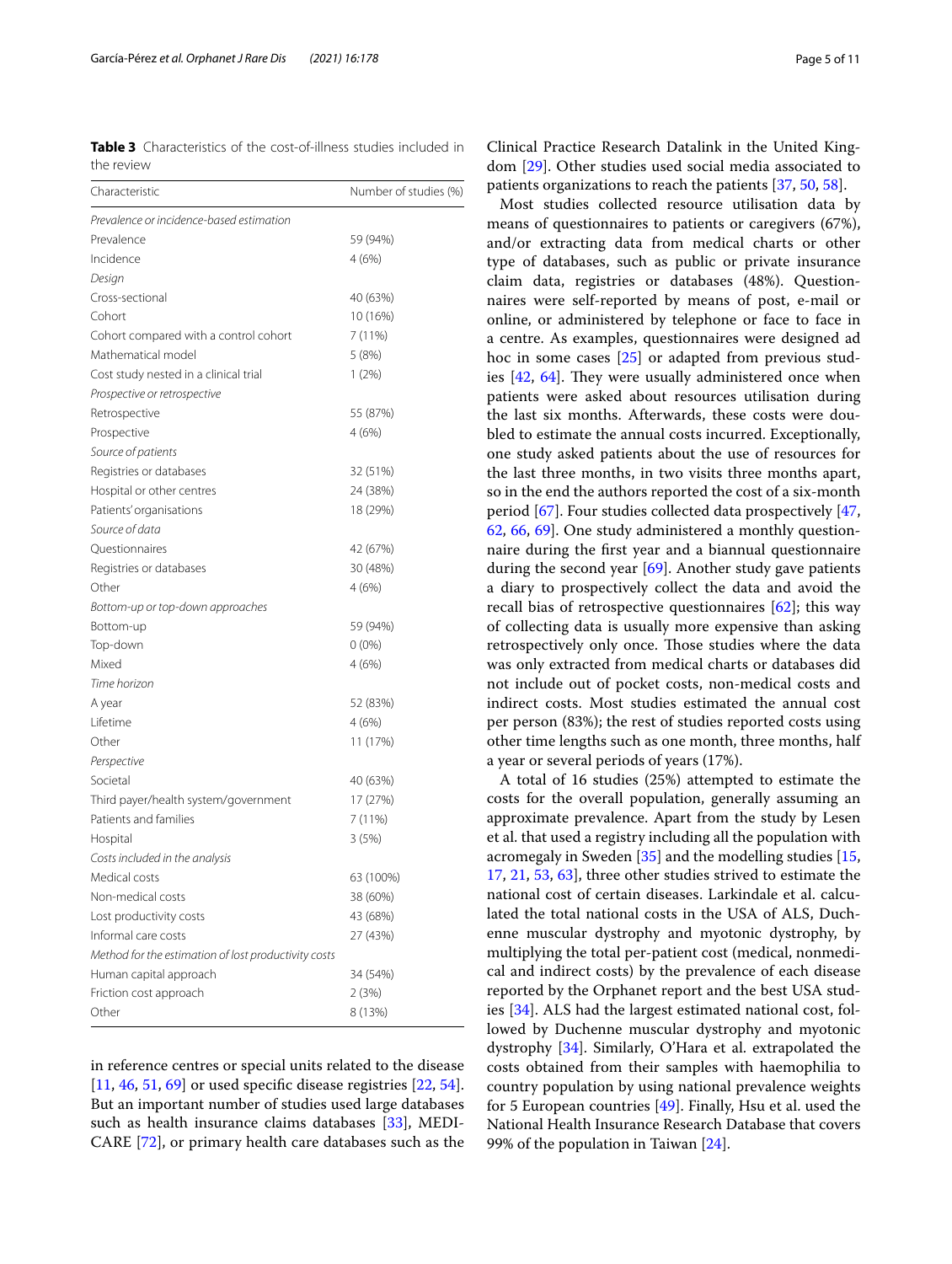According to the costs included in the analysis, 63% of studies adopted the perspective of the society and 27% the health care system perspective as a third payer (MEDICARE, insurance companies, government); 11% of studies adopted a very restricted perspective including only costs incurred by patients, such as out-of-pocket or informal care. Three studies reported more than one perspective [[25,](#page-8-10) [48](#page-9-15), [57](#page-9-5)]. Imrie et al., for example, performed two analyses from both the societal and healthcare system perspectives, combining diferent sources of data. They selected patients from national databases which did not include health care data, but this lack of health data was offset by questionnaires designed ad hoc for patients [[25\]](#page-8-10).

All studies included medical costs (as this was an inclusion criterion), 60% included non-medical costs, 68% included the cost of lost productivity, and 43% included costs of informal care. Some studies classifed informal care as a cost of lost productivity of parents or caregivers.

The method to estimate the cost of lost productivity was the "human capital approach" (HCA) and the "friction cost approach" (FCA) in 54% and 3% of studies, respectively. Other studies used other methods such as estimating diference in income before and after the disease or using the statistical value of a human life (13%). One study used two methods. Frenzen et al. used HCA for loss of productivity and the statistical value for premature deaths [\[17](#page-8-21)].

During the review we also identifed eight systematic reviews on the costs of RDs: cystic fbrosis [\[30\]](#page-8-8), Dravet syndrome [\[76](#page-9-31)], Duchenne muscular dystrophy [\[78\]](#page-9-32), JIA [[74\]](#page-9-33), pulmonary arterial hypertension [\[75](#page-9-34)], systemic sclerosis [[73\]](#page-9-1), systemic vasculitis, i.e. Takayasu arteritis, Behçet's syndrome, and Wegener's granulomatosis [\[79](#page-9-2)], and the 10 diseases included in the BURQOL-RD project [[7,](#page-8-4) [80](#page-9-3)].

## **Discussion**

The objective of this review was to show the state-ofthe-art of the COI studies in the feld of RDs. We found 63 papers that estimated the cost of 42 diferent RDs using several types of COI studies. Most studies were conducted in European countries, followed by the USA. Prevalence-based estimations are clearly preferred over incidence-based ones as it is usual with other type of diseases [[5\]](#page-8-2). Nevertheless, we found four examples of incidence-based COI studies in our review, showing the feasibility of this approach for those diseases with sufficient information available for the relevant time horizon according to expected lifetime related to the disease.

Regarding the design, when we started this study in 2016, we only found one study where the cohort with the disease was compared with a group without the disease [[72\]](#page-9-0). Collard et al. used claims data from MEDICARE to compare healthcare costs before and after the diagnosis of idiopathic pulmonary fbrosis [[72](#page-9-0)]. After updating the review we found another 6 studies, published between 2016 and 2018, with this kind of design. This design has advantages to estimate real incremental costs as it enables estimation of the diference on costs between having and not having the diseases  $[81]$  $[81]$  $[81]$ . There are no reasons to think that this design is not possible for RDs, as it has been performed for more prevalent diseases [[82](#page-9-36)]. However, it can be hypothesised that for some RDs, where the disease rules over the patient's life, a huge part of health care resources could be directly related to the disease. Nonetheless, there are other methods to measure incremental costs, such as regression analysis or selection of those procedures or interventions directly related to the disease when collecting data from records or question-naires [[81\]](#page-9-35).

Costs included in the analyses depend on the perspective or point of view of those using the information for making decisions, but the societal perspective is the most complete and the preferred among health economists [[81,](#page-9-35) [83\]](#page-9-37). Although the perspective was not always explicitly stated, the societal perspective was also the most common among the COI studies on RDs; the third-party payer perspective, that is, a health insurance or the public health care perspective, was also used in a quarter of the studies. Per protocol, all studies included direct medical costs. Regarding indirect costs, HCA was the most commonly used method in those studies that included them. No study followed the accepted recommendation for using both HCA and FCA to cope with the uncertainty associated with these costs [[84\]](#page-9-38). It is worth to mention one study that was excluded from the review because it only included the cost of lost productivity of two RDs (systemic sclerosis, sarcoidosis) apart from one non-rare disease (systemic lupus erythematosus) [\[85](#page-9-39)].

Limited perspectives, such as the patient perspective, can be informative but underestimate the actual burden of the disease for society [[86\]](#page-9-40). However, they can be useful to highlight the economic burden of a disease for families as Eijgelshoven et al. did when estimated the cost of phenylketonuria (PKU) for patients and caregivers in the Netherlands  $[14]$  $[14]$ . They found that 99% of out-of-pocket costs were because of expenditure on lowprotein food products, and that these costs were higher for severe PKU patients compared to mild PKU patients [[14\]](#page-8-39); the actual economic burden of the disease for society as a whole is unknown. The perspective can have a dramatic infuence on cost estimates depending on the health system, especially for those diseases which require caregivers dedication, those with high non-medical outof-pocket costs or for countries where certain therapies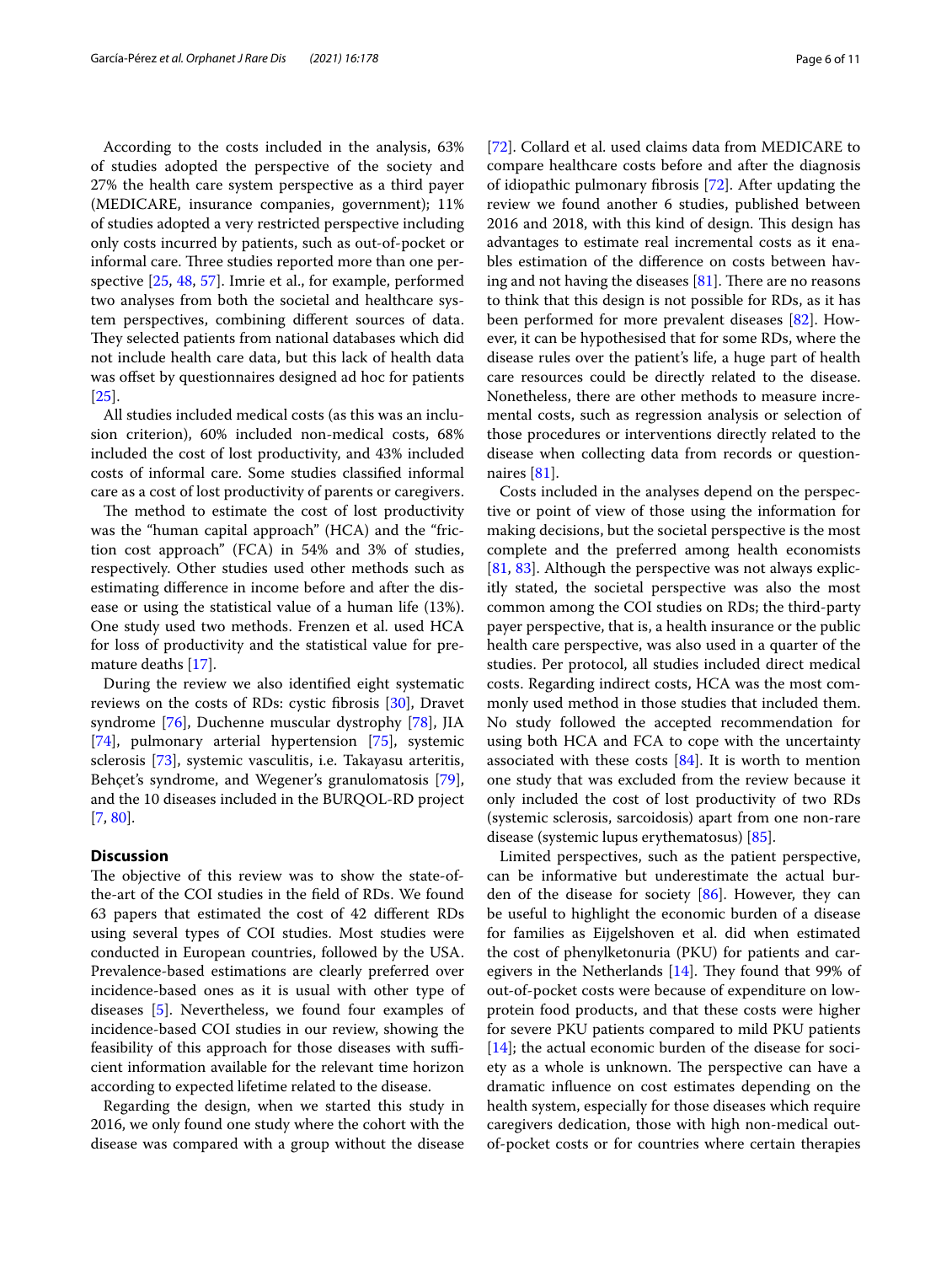or services are not reimbursed by the public health care system or a third payer [\[87](#page-10-0), [88\]](#page-10-1). In those cases, the use of the perspective of society is especially critical. However, few studies report about the actual payers. For example, among the three most frequent diseases in our review (19 studies), only one study reported separately the cost paid by the patients and the cost paid by the government [\[48](#page-9-15)]. According to this study, the mean out-of-pocket costs per month related to ALS were \$1871 (US dollars, year 2013), that is, 67.2% of mean household income in South Korea [[48\]](#page-9-15).

A top-down approach is possible when aggregated data are available  $[82]$  $[82]$ . We were unable to find studies with a top-down approach, except for the models, possibly because of the lack of aggregated data in the feld of RDs. That is why authors probably tried to estimate the cost of RDs collecting data from primary sources such as patients or clinical charts. Although the use of large administrative databases makes it difficult to isolate medical costs directly attributable to the disease [[86\]](#page-9-40), hampering the estimation of incremental costs, and despite the risk of recall bias, the use of the bottom-up approach through retrospectively collecting data from patients and/or reviewing clinical charts is increasing, both in prevalent diseases [[74,](#page-9-33) [82,](#page-9-36) [86,](#page-9-40) [89–](#page-10-2)[91](#page-10-3)] and in RDs as we have seen in this review. Moreover, the use of real world data to estimate costs could be reinforced with new methods of analysis and the access to massive health data. One example of the potentiality of this is the study by Cai et al. [[92\]](#page-10-4), study that was not included in our review because of the date of publishing, where it was possible to estimate the cost of 23 RDs within a covered population of 61 million by means of the health information exchange system in Shanghai.

Ideally, COI studies should report both per-patient cost estimates and national COI estimates [[5,](#page-8-2) [82,](#page-9-36) [89\]](#page-10-2). On the one hand, the annual per-patient estimation is useful to report costs in detail and to elucidate cost drivers [\[82](#page-9-36)]. However, they are not useful to know the actual dimension of the economic burden. On the other hand, reliable national estimates are difficult without high quality data on disease prevalence and on the distribution of features such as severity in the population with the disease. In our review we have observed that some authors reported the estimation of the national COI cautiously, probably because of a lack of quality data on prevalence of RDs [[11,](#page-8-22) [34](#page-8-24), [54](#page-9-19), [72\]](#page-9-0).

Cost estimates for the same disease can vary between studies for several reasons, apart from diferences between countries in terms of unit costs, reimbursement policies or clinical practice. For example, the place of recruitment of the patients (primary care, specialised care, population-based samples) might be a source of heterogeneity [[93\]](#page-10-5), i.e. samples are more or less severely ill, and consequently tending to be more or less costly [[74](#page-9-33), [86,](#page-9-40) [89\]](#page-10-2). Zhou et al. [[69](#page-9-9)] selected patients with haemophilia A aged 2–64 years from racially and geographically diverse regions in the USA, but they had to be recruited in six federally supported haemophilia treatment centres, had to receive at least 90% of their haemophilia care at this type of centre, and had to meet specifc clinical characteristics. Therefore, this sample could not be fully representative of the whole population with haemophilia A. The authors estimated the burden for the 222 recruited patients which represent, according to the authors, 1% of individuals with haemophilia receiving care at these specialised centres in the USA. In their words, specialised centres facilitate recruitment but limit representativeness of the sample [[69](#page-9-9)]. However, this fact might be irrelevant in some RDs given the level of specialised care that some RDs require.

There are several ways of reaching the patients, recruitment through patient's organizations, by means of social media or accessing specifc registries, databases or health centres [[94\]](#page-10-6). Apparently, selecting patients from administrative databases could be more convenient than recruiting them from specialised centres in some circumstances [[94\]](#page-10-6). But again, the drawback could be a potential selection bias. For example, those studies from the USA which use Medicare datasets, like many in our review, are estimating costs of patients aged 65 and above [\[82](#page-9-36)]. A community-based sample can facilitate the inclusion of a more representative group of patients, but the diagnosis of this cohort may depend on the reliability of the correct and complete codifcation of the diagnosis in the administrative data [\[94\]](#page-10-6). Moreover, theoretically the estimates should consider both the costs of undiagnosed patients [[86\]](#page-9-40) and diagnosed but untreated ones [\[89](#page-10-2)]. Otherwise there will be an underestimation of the actual economic burden [[86\]](#page-9-40). If this occurs with common but poorly diagnosed chronic diseases such as depression or diabetes [[86,](#page-9-40) [89\]](#page-10-2), it is likely to be the case with RDs. In summary, the recruitment procedure and selection of the source of patients/data is critical to achieve a balance between representativeness and practicability.

Despite these issues, some authors can have a special interest in studying specifc populations [[65,](#page-9-28) [68\]](#page-9-8) instead of mixed patients with the same disease, as is common to other diseases. Gidman et al. in their review identifed papers which focused on specifc subtypes of JIA or even patients treated with biological therapies [[74](#page-9-33)]. This and other reviews found that biological therapies, new and expensive treatments, are associated with increased health care costs in more prevalent diseases like lupus, colorectal cancer and JIA [[74,](#page-9-33) [82](#page-9-36), [91](#page-10-3)]. Other cost drivers are ageing populations, as in atrial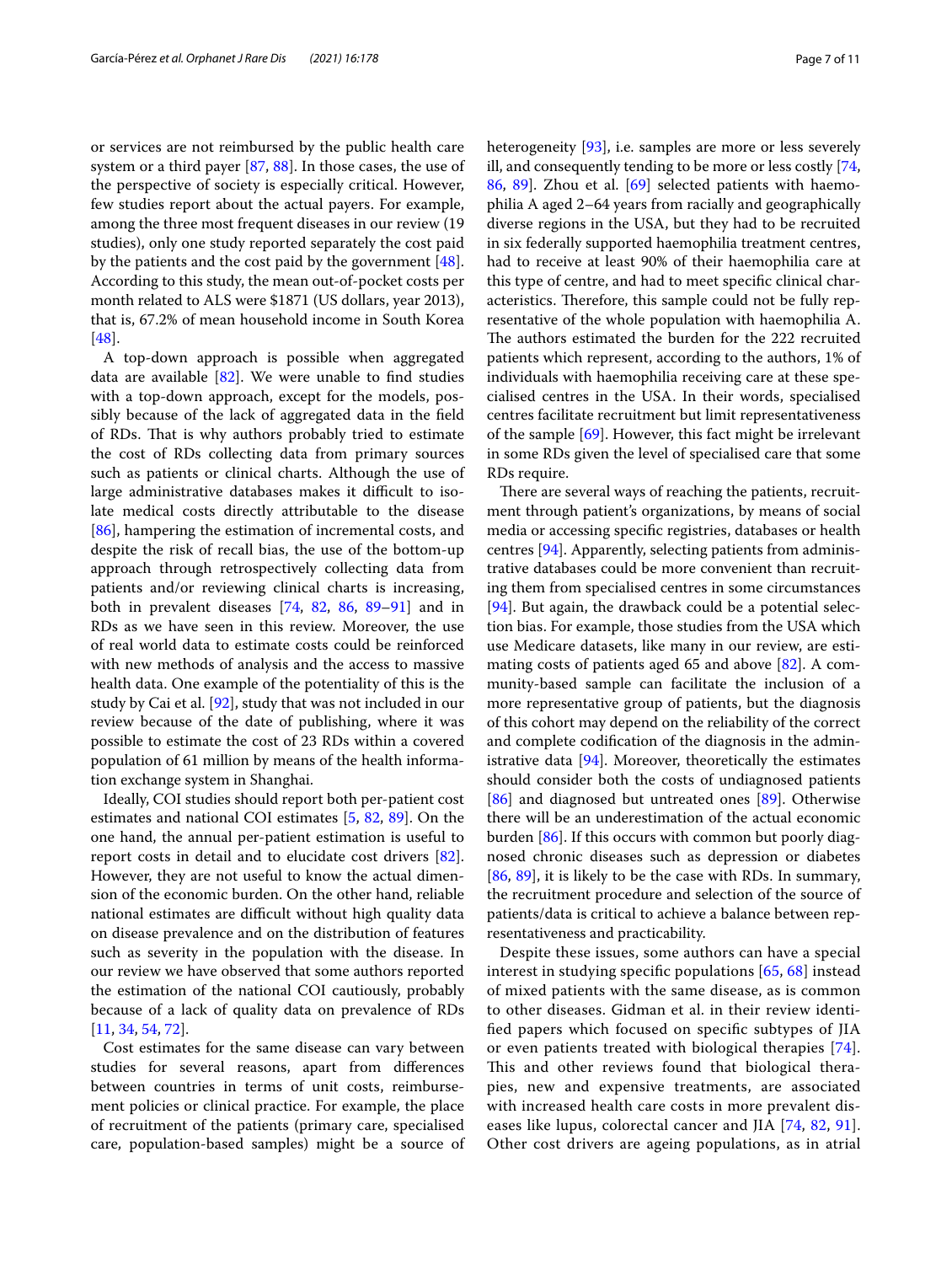The methodology used to estimate the COI varies. In order to make comparison and interpretation possible, COI studies need to be more explicit about the scope, population characteristics, the costs included (perspective), how they were calculated, and so on [\[74](#page-9-33), [80](#page-9-3), [82](#page-9-36), [84,](#page-9-38) [86](#page-9-40), [89](#page-10-2), [91,](#page-10-3) [93](#page-10-5)]. For example, cost categories should be presented in detail, and direct and indirect costs should be reported separately to facilitate identifcation of cost drivers for specifc diseases [[82,](#page-9-36) [84,](#page-9-38) [89\]](#page-10-2).

This scoping review has three main limitations. Firstly, the search was not exhaustive. It would impossible with the current technology to search and review all the cost studies conducted in RDs as there are millions of RDs. Secondly, the defnition of RDs is based on prevalence and a specifc reference source was used to decide if one disease is rare or not [\[9](#page-8-6)], but we are aware of the fact that there are geographical diferences in prevalence of many RDs. Thirdly, we did not assess the methodological quality of the studies. However, given that the aim was to show an illustrative overview of this topic, we believe our approach was sufficiently efficient. Finally, it was not our aim to overview the methods behind COI studies and how to conduct them, as there are many other articles on this topic [[5,](#page-8-2) [81](#page-9-35), [84,](#page-9-38) [90](#page-10-8), [96\]](#page-10-9), but to review a broad sample of COI studies in the feld of RDs.

## **Conclusions**

In summary, our review found a paucity of COI analysis in RDs, in line with previous reviews [\[7,](#page-8-4) [97\]](#page-10-10). Most COI studies used prevalence-based estimations, crosssectional design and bottom-up approaches, usually collecting data retrospectively and directly from patients or from clinical charts to estimate cost from the societal perspective. Apart from the common lack of data, COI studies of RDs are as feasible as COI studies of prevalent diseases. The main issue to address in the COI analysis of RDs is the lack of primary and/or aggregated data for most diseases that prevent a reliable estimation of the economic burden. Therefore, researchers have the mission of pursuing the generation of new knowledge where it does not exist, to comprehend the magnitude of the costs of RDs for society.

#### **Abbreviations**

ALS: Amyotrophic lateral sclerosis; COI: Cost-of-illness; FCA: Friction cost approach; HCA: Human capital approach; JIA: Juvenile idiopathic arthritis; PKU: Phenylketonuria; RD: Rare diseases.

### **Supplementary Information**

The online version contains supplementary material available at [https://doi.](https://doi.org/10.1186/s13023-021-01815-3) [org/10.1186/s13023-021-01815-3](https://doi.org/10.1186/s13023-021-01815-3).

<span id="page-7-2"></span>**Additional fle 1.** Main characteristics of the cost-of-illness studies included in the scoping review.

#### **Acknowledgements**

The authors would like to thank Esther Sanromá and some anonymous reviewers, and Jason Willis-Lee for copyediting support.

#### **Authors' contributions**

LGP and RL designed the review; LGP conducted the bibliographic search; LGP, RL, and CVN screened the references and extracted the data from the included studies; LGP and RL synthesized the results; MP, IG and PSA supervised the execution of the study and solved clinical points; LGP and RL were major contributors in writing the manuscript. All authors read and approved the fnal manuscript.

## **Funding**

None.

#### **Availability of data and materials**

Not applicable.

## **Declarations**

**Ethics approval and consent to participate** Not applicable.

#### **Consent for publication**

Not applicable.

#### **Competing interests**

The authors declare that they have no competing interests.

#### **Author details**

<sup>1</sup> Servicio de Evaluación del Servicio Canario de la Salud (SESCS), Camino Candelaria Nº 44, 1ª planta, 38109 Canary Islands, El Rosario, Santa Cruz de Tener‑ ife, Spain. <sup>2</sup> Fundación Canaria Instituto de Investigación Sanitaria de Canarias (FIISC), Camino Candelaria Nº 44, 1ª planta, 38109 Canary Islands, El Rosario, Santa Cruz de Tenerife, Spain. <sup>3</sup> Red de Investigación en Servicios de Salud en Enfermedades Crónicas (REDISSEC), Madrid, Spain. 4 Instituto Universitario de Desarrollo Regional (IUDR), Universidad de La Laguna, Campus de Guajara, Camino de la Hornera, s/n, 38071 La Laguna, Santa Cruz de Tenerife, Spain.<br><sup>5</sup> Centro de Investigaciones Biomédicas de Canarias (CIBICAN), Universidad de La Laguna, La Laguna, Spain. <sup>6</sup> Institute of Rare Diseases Research, Institute of Health Carlos III, Monforte de Lemos, 5, 28029 Madrid, Spain.<sup>7</sup> CIBER of Rare Diseases (CIBERER), Madrid, Spain. 8 Osakidetza Basque Health Service, Basurto University Hospital, Avenida de Montevideo Nº 18, 48013 Bilbao, Spain.

#### Received: 31 July 2020 Accepted: 6 April 2021 Published online: 13 April 2021

#### **References**

- <span id="page-7-0"></span>1. European Parliament and Council. Regulation (EC) No 141/2000 of the European Parliament and of the Council of 16 December 1999 on orphan medicinal products. Off J Eur Communities [Internet]. 2000; I. 18/1(jenuary):1–5. [https://ec.europa.eu/health/sites/health/fles/fles/eudralex/](https://ec.europa.eu/health/sites/health/files/files/eudralex/vol-1/reg_2000_141_cons-2009-07/reg_2000_141_cons-2009-07_en.pdf) [vol-1/reg\\_2000\\_141\\_cons-2009-07/reg\\_2000\\_141\\_cons-2009-07\\_en.pdf](https://ec.europa.eu/health/sites/health/files/files/eudralex/vol-1/reg_2000_141_cons-2009-07/reg_2000_141_cons-2009-07_en.pdf).
- <span id="page-7-1"></span>2. Commission of the European Communities. Communication from the Commission to the European Parliament, the Council, the European Economic and Social Committee and the Committee of the Regions on Rare Diseases: Europe's challenges [Internet]. 2008. [http://ec.europa.eu/](http://ec.europa.eu/health/ph_threats/non_com/docs/rare_com_en.pdf) [health/ph\\_threats/non\\_com/docs/rare\\_com\\_en.pdf.](http://ec.europa.eu/health/ph_threats/non_com/docs/rare_com_en.pdf)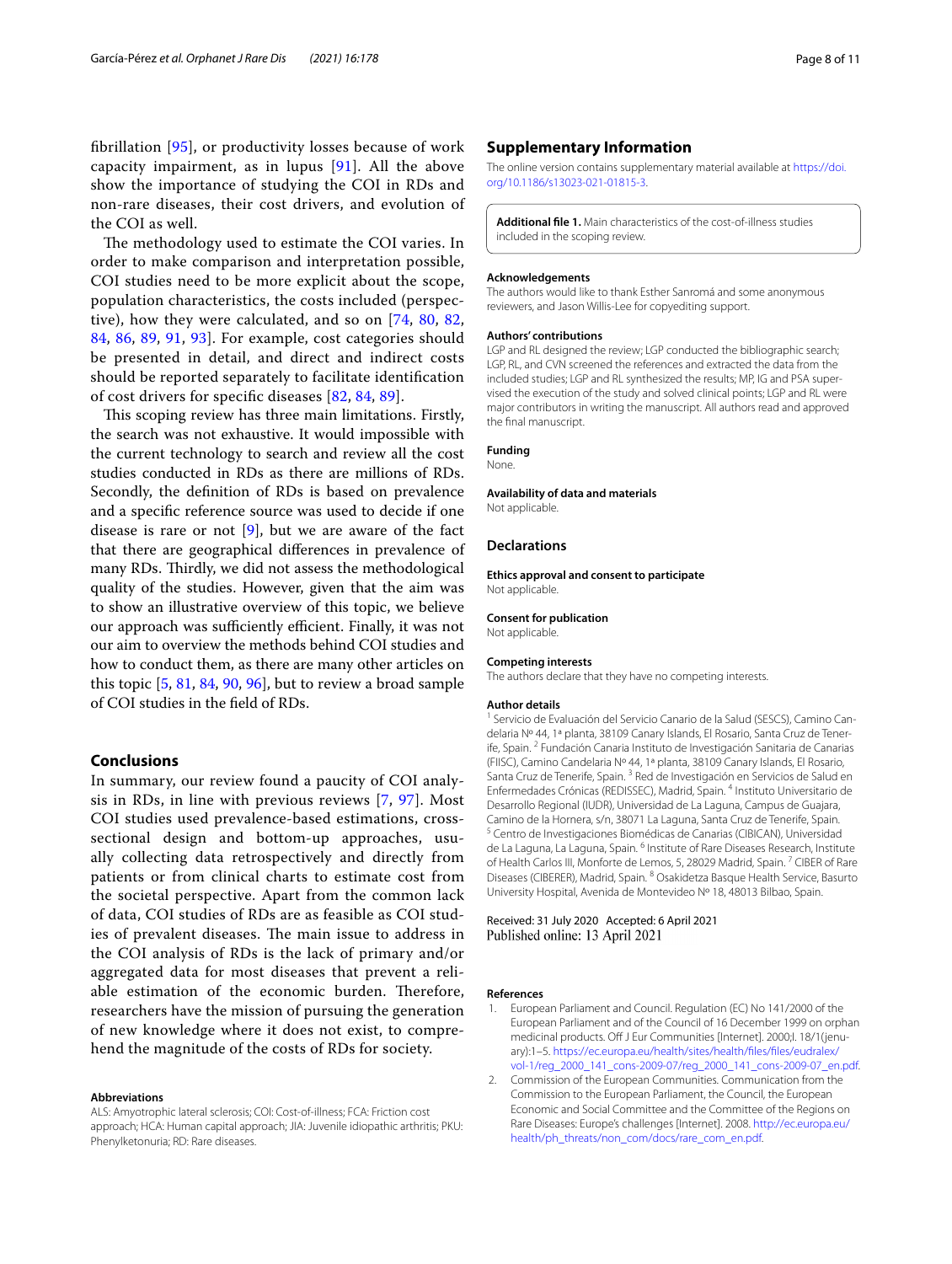- <span id="page-8-0"></span>3. Julkowska D, Austin CP, Cutillo CM, Gancberg D, Hager C, Halftermeyer J, et al. The importance of international collaboration for rare diseases research: a European perspective. Gene Ther. 2017;24(9):562–71.
- <span id="page-8-1"></span>4. Graf von der Schulenburg JM, Frank M. Rare is frequent and frequent is costly: rare diseases as a challenge for health care systems. Eur J Heal Econ. 2015;16(2):113–8.
- <span id="page-8-2"></span>5. Segel JE. Cost-of-illness studies—A primer [Internet]. RTI International; 2006. p. 1–39. [https://pdfs.semanticscholar.org/3bbf/0a03079715556ad](https://pdfs.semanticscholar.org/3bbf/0a03079715556ad816a25ae9bf232b45f2e6.pdf) [816a25ae9bf232b45f2e6.pdf.](https://pdfs.semanticscholar.org/3bbf/0a03079715556ad816a25ae9bf232b45f2e6.pdf)
- <span id="page-8-3"></span>6. Clabaugh G, Ward MM. Cost-of-illness studies in the United States: a systematic review of methodologies used for direct cost. Value Heal. 2008;11(1):13–21.
- <span id="page-8-4"></span>7. Angelis A, Tordrup D, Kanavos P. Socio-economic burden of rare diseases: a systematic review of cost of illness evidence. Health Policy. 2015;119(7):964–79. [https://doi.org/10.1016/j.healthpol.2014.12.016.](https://doi.org/10.1016/j.healthpol.2014.12.016)
- <span id="page-8-5"></span>Tricco AC, Lillie E, Zarin W, O'Brien KK, Colquhoun H, Levac D, et al. PRISMA Extension for Scoping Reviews (PRISMA-ScR): checklist and explanation. Ann Intern Med. 2018;169(7):467–73.
- <span id="page-8-6"></span>9. Orphanet. Prevalence and incidence of rare diseases [Internet]. Orphanet Report Series. 2018. [http://www.orpha.net/orphacom/cahiers/docs/GB/](http://www.orpha.net/orphacom/cahiers/docs/GB/Prevalence_of_rare_diseases_by_alphabetical_list.pdf) [Prevalence\\_of\\_rare\\_diseases\\_by\\_alphabetical\\_list.pdf](http://www.orpha.net/orphacom/cahiers/docs/GB/Prevalence_of_rare_diseases_by_alphabetical_list.pdf).
- <span id="page-8-7"></span>10. Angelis A, Kanavos P, Lopez-Bastida J, Linertova R, Oliva-Moreno J, Serrano-Aguilar P, et al. Social/economic costs and health-related quality of life in patients with epidermolysis bullosa in Europe. Eur J Health Econ. 2016;17(Suppl 1):31–42.
- <span id="page-8-22"></span>11. Athanasakis K, Kyriopoulos I-I, Sideris M, Rentzos M, Evdokimidis J, Kyriopoulos J. Investigating the economic burden of ALS in Greece: a cost-of-illness approach. Amyotroph Lateral Scler Front Degener. 2015;16(1–2):63–4. <https://doi.org/10.3109/21678421.2014.932384>.
- <span id="page-8-19"></span>12. Connolly S, Heslin C, Mays I, Corr B, Normand C, Hardiman O. Health and social care costs of managing amyotrophic lateral sclerosis (ALS): An Irish perspective. Amyotroph Lateral Scler Frontotemporal Degener. 2014;8421:1–5.
- <span id="page-8-16"></span>13. Divino V, Mallick R, DeKoven M, Krishnarajah G. The economic burden of CIDP in the United States: a case–control study. PLoS ONE. 2018;13(10):1–13.
- <span id="page-8-39"></span>14. Eijgelshoven I, Demirdas S, Smith TA, Van Loon JMT, Latour S, Bosch AM. The time consuming nature of phenylketonuria: a cross-sectional study investigating time burden and costs of phenylketonuria in the Netherlands. Mol Genet Metab. 2013;109(3):237–42. [https://doi.org/10.1016/j.](https://doi.org/10.1016/j.ymgme.2013.05.003) [ymgme.2013.05.003.](https://doi.org/10.1016/j.ymgme.2013.05.003)
- <span id="page-8-18"></span>15. Eljamel S, Grifths A, Evans J, Banerjee I, Hussain K, Thompson R. The burden of congenital hyperinsulinism in the United Kingdom: a cost of illness study. Orphanet J Rare Dis. 2018;13(1):6–8.
- <span id="page-8-34"></span>16. Eriksson D, Karlsson L, Eklund O, Dieperink H, Honkanen E, Melin J, et al. Real-world costs of autosomal dominant polycystic kidney disease in the Nordics. BMC Health Serv Res. 2017;17(1):1–9.
- <span id="page-8-21"></span>17. Frenzen PD. Economic cost of Guillain–Barré syndrome in the United States. Neurology. 2008;71:21–7.
- <span id="page-8-36"></span>18. Galvin JE, Howard DH, Denny SS, Dickinson S, Tatton N. The social and economic burden of frontotemporal degeneration. Neurology. 2017;89(20):2049–56.
- <span id="page-8-23"></span>19. Gladman M, Dharamshi C, Zinman L. Economic burden of amyotrophic lateral sclerosis: a Canadian study of out-of-pocket expenses. Amyotroph Lateral Scler Front Degener. 2014;15(5–6):426–32.
- <span id="page-8-11"></span>20. Guest JF, Ingram A, Ayoub N, Hendriksz CJ, Murphy E, Rahman Y, et al. Healthcare resource use and costs of managing children and adults with lysosomal acid lipase defciency at a tertiary referral centre in the United Kingdom. PLoS ONE. 2018;13(2):1–15.
- <span id="page-8-20"></span>21. Henrard S, Devleesschauwer B, Beutels P, Callens M, De Smet F, Hermans C, et al. The health and economic burden of haemophilia in Bel‑ gium: a rare, expensive and challenging disease. Orphanet J Rare Dis. 2014;9(1):39. <https://doi.org/10.1186/1750-1172-9-39>.
- <span id="page-8-31"></span>22. Bernatsky S, Hudson M, Panopalis P, Clarke AE, Pope J, LeClercq S, et al. The cost of systemic sclerosis. Arthritis Care Res. 2009;61(1):119–23.
- <span id="page-8-12"></span>23. Hsu D, Brieva J, Silverberg Jl. Costs of care for hospitalization for pemphigus in the United States. JAMA Dermatol. 2016;152(6):645–54.
- <span id="page-8-15"></span>24. Hsu JC, Wu HC, Feng WC, Chou CH, Lai ECC, Lu CY. Disease and economic burden for rare diseases in Taiwan: a longitudinal study using Taiwan's National Health Insurance Research Database. PLoS ONE. 2018;13(9):1–14.
- <span id="page-8-10"></span>25. Imrie J, Galani C, Gairy K, Lock K, Hunsche E. Cost of illness associated with Niemann–Pick disease type C in the UK. J Med Econ. 2009;12(3):219– 29. <https://doi.org/10.3111/13696990903245863>.
- <span id="page-8-38"></span>26. Ingravallo F, Gnucci V, Pizza F, Vignatelli L, Govi A, Dormi A, et al. The burden of narcolepsy with cataplexy: how disease history and clinical features infuence socio-economic outcomes. Sleep Med. 2012;13(10):1293– 300. [https://doi.org/10.1016/j.sleep.2012.08.002.](https://doi.org/10.1016/j.sleep.2012.08.002)
- <span id="page-8-37"></span>27. Iskrov G, Astigarraga I, Stefanov R, Lopez-Bastida J, Linertova R, Oliva-Moreno J, et al. Social/economic costs and health-related quality of life in patients with histiocytosis in Europe. Eur J Health Econ. 2016;17(Suppl 1):67–78.
- <span id="page-8-26"></span>28. Jadhav U, Mukherjee K. Assessment of healthcare measures, healthcare resource use, and cost of care among severe hemophilia A patients in Mumbai region of India. J Postgrad Med. 2018;64(3):138–44.
- <span id="page-8-17"></span>29. Kingswood JC, Crawford P, Johnson SR, Sampson JR, Shepherd C, Demuth D, et al. The economic burden of tuberous sclerosis complex in the UK: A retrospective cohort study in the Clinical Practice Research Datalink. J Med Econ. 2016;19(11):1087–98.
- <span id="page-8-8"></span>30. Kopciuch D, Zaprutko T, Paczkowska A, Nowakowska E. Costs of treat‑ ment of adult patients with cystic fbrosis in Poland and internationally. Public Health. 2017;148:49–55.
- <span id="page-8-29"></span>31. Kuhlmann A, Schmidt T, Treskova M, Lopez-Bastida J, Linertova R, Oliva-Moreno J, et al. Social/economic costs and health-related quality of life in patients with juvenile idiopathic arthritis in Europe. Eur J Health Econ. 2016;17(Suppl 1):79–87.
- <span id="page-8-13"></span>32. Kwa MC, Ardalan K, Laumann AE, Silverberg Jl. Predictors of Hospitalization, Length of Stay, and Cost of Care Among Adults With Dermatomyositis in the United States. Arthritis Care Res. 2017;69(9):1391–9.
- <span id="page-8-35"></span>33. Broder M, Neary M, Chang E, Cherepanov D, Ludlam W. Burden of illness, annual healthcare utilization, and costs associated with commercially insured patients with cushing disease in the United States. Endocr Pract. 2015;21(1):77–86. [https://doi.org/10.4158/EP14126.OR.](https://doi.org/10.4158/EP14126.OR)
- <span id="page-8-24"></span>34. Larkindale J, Yang W, Hogan PF, Simon CJ, Zhang Y, Jain A, et al. Cost of illness for neuromuscular diseases in the United States. Muscle and Nerve. 2014;49(3):431–8.
- <span id="page-8-33"></span>35. Lesén E, Granfeldt D, Houchard A, Dinet J, Berthon A, Olsson DS, et al. Comorbidities, treatment patterns and cost-of-illness of acromegaly in Sweden: a register-linkage population-based study. Eur J Endocrinol. 2017;176(2):203–12.
- <span id="page-8-14"></span>36. Liu D, Huang L, Mukkamala L, Khouri AS. The economic burden of childhood glaucoma. J Glaucoma. 2016;25(10):790–7.
- <span id="page-8-30"></span>37. Lopez-Bastida J, Linertova R, Oliva-Moreno J, Posada-de-la-Paz M, Serrano-Aguilar P, Kanavos P, et al. Social/economic costs and healthrelated quality of life in patients with Prader-Willi syndrome in Europe. Eur J Health Econ. 2016;17(Suppl 1):99–108.
- <span id="page-8-32"></span>38. Lopez-Bastida J, Linertova R, Oliva-Moreno J, Serrano-Aguilar P, Posadade-la-Paz M, Kanavos P, et al. Social/economic costs and health-related quality of life in patients with scleroderma in Europe. Eur J Health Econ. 2016;17(Suppl 1):109–17.
- <span id="page-8-40"></span>39. López-Bastida J, Peña-Longobardo LM, Aranda-Reneo I, Tizzano E, Sefton M, Oliva-Moreno J. Social/economic costs and health-related quality of life in patients with spinal muscular atrophy (SMA) in Spain. Orphanet J Rare Dis. 2017;12(1):1–7.
- <span id="page-8-41"></span>40. López-Bastida J, Perestelo-Pérez L, Montón-Álvarez F, Serrano-Aguilar P. Social economic costs and health-related quality of life in patients with degenerative cerebellar ataxia in Spain. Mov Disord. 2008;23(2):212–7.
- <span id="page-8-25"></span>41. López-Bastida J, Perestelo-Pérez L, Montón-Alvarez F, Serrano-Aguilar P, Alfonso-Sanchez JL, Montón-Álvarez F, et al. Social economic costs and health-related quality of life in patients with amyotrophic lateral sclerosis in Spain. Amyotroph Lateral Scler. 2009;10(4):237–43.
- <span id="page-8-9"></span>42. Mahdi-Rogers M, McCrone P, Hughes RAC. Economic costs and quality of life in chronic infammatory neuropathies in southeast England. Eur J Neurol. 2014;21(1):34–9.
- <span id="page-8-28"></span>43. Mengel D, Fraune L, Sommer N, Stettner M, Reese JP, Dams J, et al. Costs of illness in chronic infammatory demyelinating polyneuropathy in Germany. Muscle Nerve. 2018;58(5):681–7. [https://doi.org/10.1002/mus.](https://doi.org/10.1002/mus.26315) [26315](https://doi.org/10.1002/mus.26315).
- <span id="page-8-27"></span>44. Cavazza M, Kodra Y, Armeni P, De Santis M, Lopez-Bastida J, Linertova R, et al. Social/economic costs and quality of life in patients with haemophilia in Europe. Eur J Health Econ. 2016;17(Suppl 1):53–65.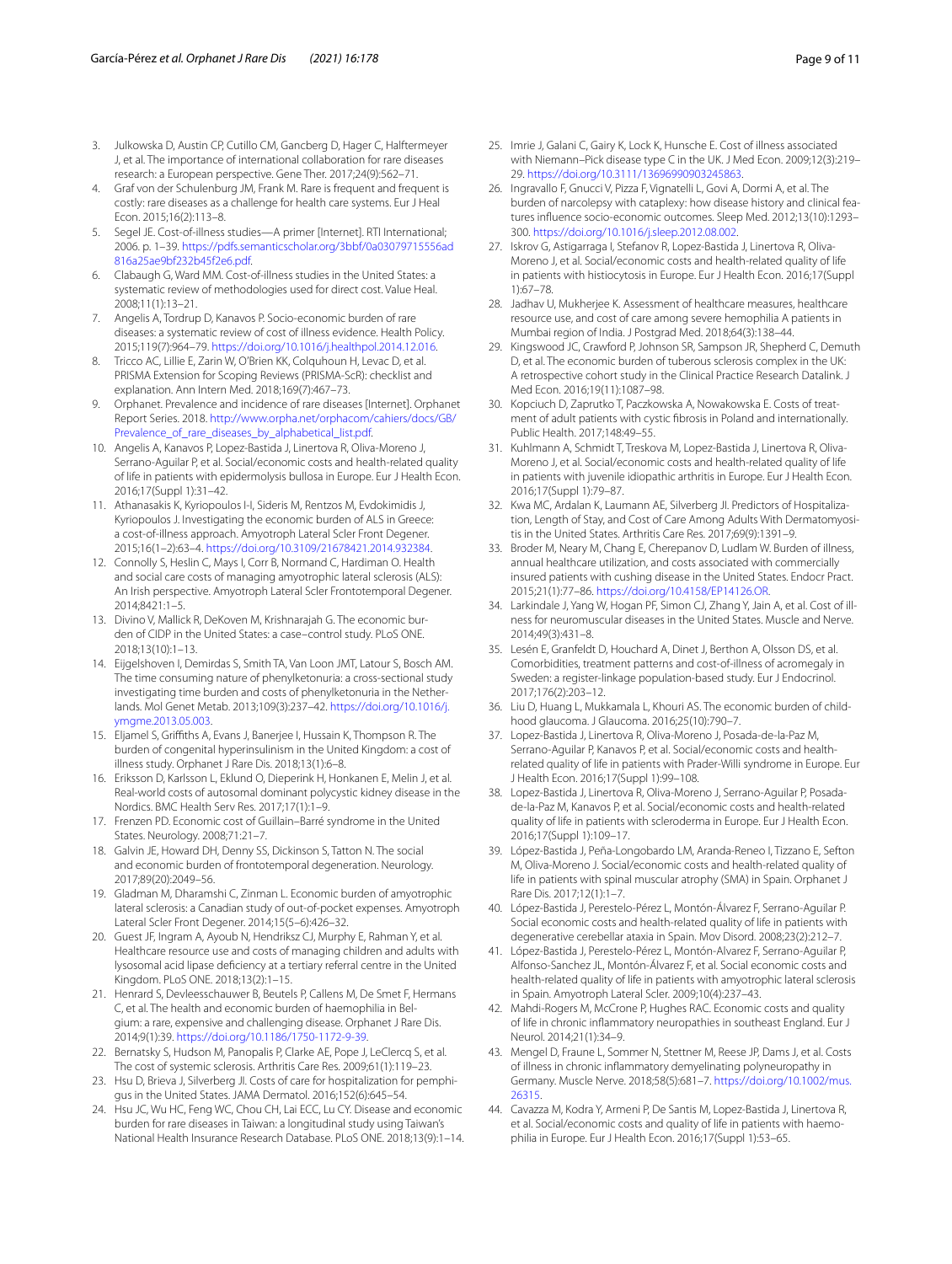- <span id="page-9-23"></span>45. Minden K, Niewerth M, Listing J, Mobius D, Thon A, Ganser G, et al. The economic burden of juvenile idiopathic arthritis—results from the German paediatric rheumatologic database. Paediatr Rheumatol. 2009;27(5):863–9.
- <span id="page-9-6"></span>46. Mlčoch T, Klimeš J, Fila L, Vávrová V, Skalická V, Turnovec M, et al. Cost-ofillness analysis and regression modeling in cystic fbrosis: a retrospective prevalence-based study. Eur J Heal Econ. 2017;18(1):73–82.
- <span id="page-9-12"></span>47. Nenshi R, Takata J, Stegienko S, Jacob B, Kortan P, Deitel W, et al. The cost of achalasia: quantifying the efect of symptomatic disease on patient cost burden, treatment time, and work productivity. Surg Innov. 2010;17(4):291–4.
- <span id="page-9-15"></span>48. Oh J, An JW, Oh SI, Oh KW, Kim JA, Lee JS, et al. Socioeconomic costs of amyotrophic lateral sclerosis according to staging system. Amyotroph Lateral Scler Front Degener. 2015;16(3–4):202–8.
- <span id="page-9-17"></span>49. O'Hara J, Hughes D, Camp C, Burke T, Carroll L, Diego DAG. The cost of severe haemophilia in Europe: the CHESS study. Orphanet J Rare Dis. 2017;12(1):1–8.
- <span id="page-9-29"></span>50. Pentek M, Gulacsi L, Brodszky V, Baji P, Boncz I, Pogany G, et al. Social/economic costs and health-related quality of life of mucopolysaccharidosis patients and their caregivers in Europe. Eur J Health Econ. 2016;17(Suppl 1):89–98.
- <span id="page-9-18"></span>51. Price VE, Hawes SA, Bouchard A, Vaughan A, Jarock C, Kuhle S. Unmeasured costs of haemophilia: the economic burden on families with children with haemophilia. Haemophilia. 2015;21(4):e294–9.
- <span id="page-9-4"></span>52. Rice JB, White A, Lopez A, Conway A, Wagh A, Nelson WW, et al. Economic burden of sarcoidosis in a commercially-insured population in the United States. J Med Econ. 2017;20(10):1048–55. [https://doi.org/10.1080/13696](https://doi.org/10.1080/13696998.2017.1351371) [998.2017.1351371.](https://doi.org/10.1080/13696998.2017.1351371)
- <span id="page-9-13"></span>53. Sadeghi B, Abolhassani H, Naseri A, Rezaei N, Aghamohammadi ABS, et al. Economic burden of common variable immunodefciency: annual cost of disease. Expert Rev Clin Immunol. 2015;11(5):681–8.
- <span id="page-9-19"></span>54. Schreiber-Katz O, Klug C, Thiele S, Schorling E, Zowe J, Reilich P, et al. Comparative cost of illness analysis and assessment of health care burden of Duchenne and Becker muscular dystrophies in Germany. Orphanet J Rare Dis. 2014;9(1):210.
- <span id="page-9-20"></span>55. Cavazza M, Kodra Y, Armeni P, De Santis M, López-Bastida J, Linertová R, et al. Social/economic costs and health-related quality of life in patients with Duchenne muscular dystrophy in Europe. Eur J Heal Econ. 2016;17(S1):19–29.
- <span id="page-9-10"></span>56. Shoffstall AJ, Gaebler JA, Kreher NC, Niecko T, Douglas D, Strong TV, et al. The high direct medical costs of Prader–Willi syndrome. J Pediatr. 2016;175:137–43. [https://doi.org/10.1016/j.jpeds.2016.05.018.](https://doi.org/10.1016/j.jpeds.2016.05.018)
- <span id="page-9-5"></span>57. Sikirica M, Iorga SR, Bancroft T, Potash J. The economic burden of pulmonary arterial hypertension (PAH) in the US on payers and patients. BMC Health Serv Res. 2014;14(1):1–11.
- <span id="page-9-24"></span>58. Skalicky AM, Rentz AM, Liu Z, Said Q, Nakagawa JA, Frost MD, et al. Economic burden, work, and school productivity in individuals with tuberous sclerosis and their families. J Med Econ. 2018;21(10):953–9. [https://doi.](https://doi.org/10.1080/13696998.2018.1487447) [org/10.1080/13696998.2018.1487447.](https://doi.org/10.1080/13696998.2018.1487447)
- <span id="page-9-25"></span>59. Sut N, Seyahi E, Yurdakul S, Senocak M, Yazici H. A cost analysis of Behcet's syndrome in Turkey. Rheumatology. 2007;46(4):678–82.
- <span id="page-9-21"></span>60. Teoh LJ, Geelhoed EA, Bayley K, Leonard H, Laing NG. Health care utilization and costs for children and adults with duchenne muscular dystrophy. Muscle Nerve. 2016;53(6):877–84.
- <span id="page-9-11"></span>61. Thayer S, Bell C, McDonald CM. The Direct cost of managing a rare dis‑ ease: assessing medical and pharmacy costs associated with duchenne muscular dystrophy in the United States. J Manag Care Spec Pharm. 2017;23(6):633–41.
- <span id="page-9-16"></span>62. van der Steen I, van den Berg J-P, Buskens E, Lindeman E, van den Berg LH. The costs of amyotrophic lateral sclerosis, according to type of care. Amyotroph Lateral Scler. 2009;10(1):27–34.
- <span id="page-9-14"></span>63. Van Gool K, Norman R, Delatycki MB, Hall J, Massie J. Understanding the costs of care for cystic fbrosis: an analysis by age and health state. Value Heal. 2013;16(2):345–55. [https://doi.org/10.1016/j.jval.2012.12.003.](https://doi.org/10.1016/j.jval.2012.12.003)
- <span id="page-9-26"></span>64. Whittington MD, Knupp KG, Vanderveen G, Kim C, Gammaitoni A, Campbell JD. The direct and indirect costs of Dravet Syndrome. Epilepsy Behav. 2018;80:109–13.<https://doi.org/10.1016/j.yebeh.2017.12.034>.
- <span id="page-9-28"></span>65. Wilson DA, Bork K, Shea EP, Rentz AM, Blaustein MB, Pullman WE. Economic costs associated with acute attacks and long-term management of hereditary angioedema. Ann Allergy Asthma Immunol. 2010;104(4):314–20. <https://doi.org/10.1016/j.anai.2010.01.024>.
- <span id="page-9-7"></span>66. Chen CX, Baker JR, Nichol MB. Economic burden of illness among persons with hemophilia B from HUGS Vb: examining the association of severity and treatment regimens with costs and annual bleed rates. Value Heal. 2017;20(8):1074–82. <https://doi.org/10.1016/j.jval.2017.04.017>.
- <span id="page-9-30"></span>67. Winter Y, Stamelou M, Cabanel N, Sixel-Döring F, Eggert K, Höglinger GU, et al. Cost-of-illness in multiple system atrophy and progressive supranuclear palsy. J Neurol. 2011;258(10):1827–34.
- <span id="page-9-8"></span>68. Yu YF, Wu N, Chuang C-C, Wang R, Pan X, Benjamin NN, et al. Patterns and economic burden of hospitalizations and exacerbations among patients diagnosed with idiopathic pulmonary fbrosis. J Manag Care Spec. 2016;22(4):414–23. <https://doi.org/10.18553/jmcp.2016.22.4.414>.
- <span id="page-9-9"></span>69. Zhou Z-Y, Koerper MA, Johnson KA, Riske B, Baker JR, Ullman M, et al. Bur‑ den of illness: direct and indirect costs among persons with hemophilia A in the United States. J Med Econ. 2015;18(6):457–65.
- <span id="page-9-27"></span>70. Chevreul K, Gandre C, Brigham KB, Lopez-Bastida J, Linertova R, Oliva-Moreno J, et al. Social/economic costs and health-related quality of life in patients with fragile X syndrome in Europe. Eur J Health Econ. 2016;17(Suppl 1):43–52.
- <span id="page-9-22"></span>71. Chevreul K, Michel M, Brigham KB, Lopez-Bastida J, Linertova R, Oliva-Moreno J, et al. Social/economic costs and health-related quality of life in patients with cystic fbrosis in Europe. Eur J Health Econ. 2016;17(Suppl 1):7–18.
- <span id="page-9-0"></span>72. Collard HR, Chen S-Y, Yeh W-S, Li Q, Lee Y-C, Wang A, et al. Health care utilization and costs of idiopathic pulmonary fibrosis in U.S. medicare benefciaries aged 65 years and older. Ann Am Thorac Soc. 2015;12(7):981–7. <https://doi.org/10.1513/AnnalsATS.201412-553OC>.
- <span id="page-9-1"></span>73. Fischer A, Zimovetz E, Ling C, Esser D, Schoof N. Humanistic and cost burden of systemic sclerosis: a review of the literature. Autoimmun Rev. 2017;16(11):1147–54.<https://doi.org/10.1016/j.autrev.2017.09.010>.
- <span id="page-9-33"></span>74. Gidman W, Meacock R, Symmons D. The humanistic and economic burden of juvenile idiopathic arthritis in the era of biologic medication. Curr Rheumatol Rep. 2015;17(5):31. [https://doi.org/10.1007/](https://doi.org/10.1007/s11926-015-0508-1) [s11926-015-0508-1.](https://doi.org/10.1007/s11926-015-0508-1)
- <span id="page-9-34"></span>75. Gu S, Hu H, Dong H. Systematic review of the economic burden of pulmonary arterial hypertension. Pharmacoeconomics. 2016;34(6):533–50.
- <span id="page-9-31"></span>76. Jensen MP, Brunklaus A, Dorris L, Zuberi SM, Knupp KG, Galer BS, et al. The humanistic and economic burden of Dravet syndrome on caregivers and families: implications for future research. Epilepsy Behav. 2017;70:104–9. [https://doi.org/10.1016/j.yebeh.2017.02.003.](https://doi.org/10.1016/j.yebeh.2017.02.003)
- 77. Mukkada V, Falk GW, Eichinger CS, King D, Todorova L, Shaheen NJ. Health-related quality of life and costs associated with eosinophilic esophagitis: a systematic review. Clin Gastroenterol Hepatol. 2018;16(4):495–503.e8.<https://doi.org/10.1016/j.cgh.2017.06.036>
- <span id="page-9-32"></span>78. Ryder S, Leadley RM, Armstrong N, Westwood M, De Kock S, Butt T, et al. The burden, epidemiology, costs and treatment for Duchenne muscular dystrophy: an evidence review. Orphanet J Rare Dis. 2017;12(1):1–21.
- <span id="page-9-2"></span>79. Trieste L, Palla I, Baldini C, Talarico R, D'Angiolella L, Mosca M, et al. Systemic vasculitis: how little we know about their societal and economic burden. Clin Exp Rheumatol. 2012;30(4Suppl.73):6–8.
- <span id="page-9-3"></span>80. Lopez-Bastida J, Oliva-Moreno J, Linertova R, Serrano-Aguilar P. Social/ economic costs and health-related quality of life in patients with rare diseases in Europe. Vol. 17 Suppl 1, The European journal of health economics: HEPAC : health economics in prevention and care. Germany; 2016. p. 1–5.
- <span id="page-9-35"></span>81. Jo C. Cost-of-illness studies: concepts, scopes, and methods. Clin Mol Hepatol. 2014;20(4):327. [https://doi.org/10.3350/cmh.2014.20.4.327.](https://doi.org/10.3350/cmh.2014.20.4.327)
- <span id="page-9-36"></span>82. Kriza C, Emmert M, Wahlster P, Niederländer C, Kolominsky-Rabas P. Cost of illness in colorectal cancer: an international review. Pharmacoeconomics. 2013;31(7):577–88.
- <span id="page-9-37"></span>83. Drummond MF, Sculpher M, Torrance G, O'Brien B, Stoddart G. Methods for the economic evaluation of health care programmes. 3rd ed. New York: Oxford University Press; 2005.
- <span id="page-9-38"></span>84. Larg A, Moss JR. Cost-of-illness studies: a guide to critical evaluation. Pharmacoeconomics. 2011;29(8):653–71.
- <span id="page-9-39"></span>85. Kawalec PP, Malinowski KP. The indirect costs of systemic autoimmune diseases, systemic lupus erythematosus, systemic sclerosis and sarcoidosis: A summary of 2012 real-life data from the Social Insurance Institution in Poland. Expert Rev Pharmacoeconomics Outcomes Res. 2015;15(4):667–73.
- <span id="page-9-40"></span>86. Ng CS, Lee JYC, Toh MPHS, Ko Y. Cost-of-illness studies of diabetes mellitus: a systematic review. Diabetes Res Clin Pract. 2014;105(2):151–63.